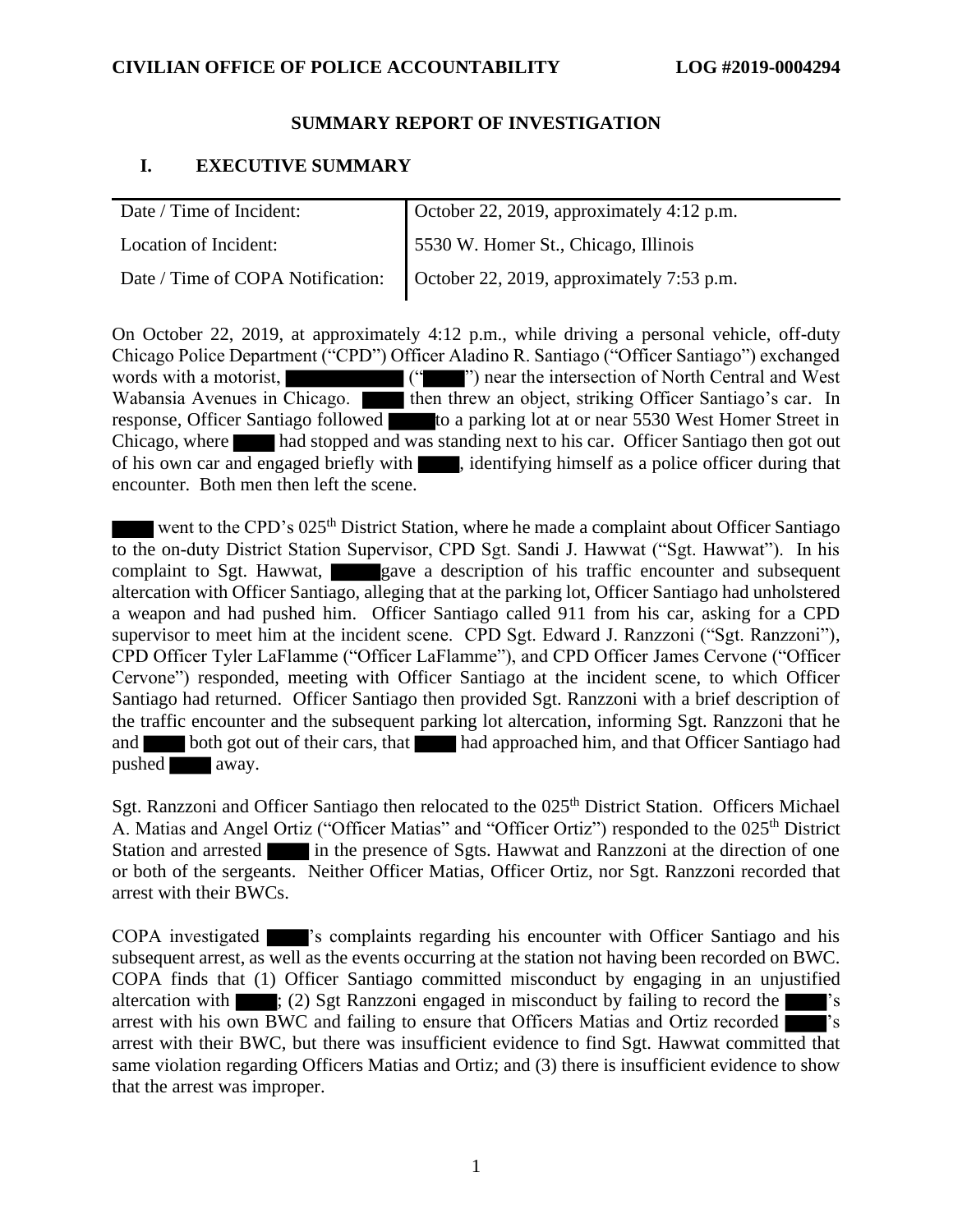# **II. INVOLVED PARTIES**

| Involved Officer #1:    | Aladino R. Santiago, Star# 5335, Employee ID#<br>Date of Appointment: April 26, 2004; Rank: Police Officer<br>Unit of Assignment: 010; DOB:<br>, 1964; M/S |
|-------------------------|------------------------------------------------------------------------------------------------------------------------------------------------------------|
| Involved Sergeant #1:   | Edward J. Ranzzoni, Star# 1776, Employee ID#<br>Date of Appointment: May 26, 1998; Rank: Sergeant<br>Unit of Assignment: 018; DOB:<br>1971: M/S            |
| Involved Sergeant #2:   | Sandi J. Hawwat, Star# 2116, Employee ID#<br>Date of Appointment: June 25, 2001; Rank: Sergeant<br>Unit of Assignment: 025/376; DOB:<br>, 1977; F/WHI      |
| Involved Individual #1: | l. 2000: M/B<br>. DOB: 1                                                                                                                                   |

# **III. ALLEGATIONS**

| <b>Officer</b>                     | <b>Allegation</b>                                                                                                                                                                                                                                                                     | Finding /                                       |
|------------------------------------|---------------------------------------------------------------------------------------------------------------------------------------------------------------------------------------------------------------------------------------------------------------------------------------|-------------------------------------------------|
|                                    |                                                                                                                                                                                                                                                                                       | <b>Recommendation</b>                           |
| <b>Officer Aladino</b><br>Santiago | On October 22, 2019, at approximately 4:12PM, at or<br>near 5530 W. Homer St., Chicago, Illinois, Officer<br>Aladino R. Santiago committed misconduct through<br>the following acts or omissions:                                                                                     |                                                 |
|                                    | 1.) Engaging in an unjustified verbal and/or physical<br>altercation, with                                                                                                                                                                                                            | Sustained / 5-day<br>Suspension and<br>training |
| Sgt. Edward<br>Ranzzoni            | On October 22, 2019, at approximately 5:09PM, at or<br>near 5530 W. Homer St., Chicago, Illinois, and/or at<br>approximately 5:50PM, at or near 5555 W. Grand<br>Ave., Chicago, Illinois, Sgt. Edward J. Ranzzoni<br>committed misconduct through the following acts or<br>omissions: |                                                 |
|                                    | 1. Failing to operate his body-worn camera in<br>accordance with CPD Special Order S03-14, Body<br><b>Worn Cameras</b> ;                                                                                                                                                              | Sustained / 10-day<br>Suspension                |
|                                    | 2. Failing to direct officers under his command to<br>operate their body-worn cameras in accordance with<br>CPD Special Order S03-14, Body Worn Cameras; and                                                                                                                          | Sustained / 10-day<br>Suspension                |
|                                    | Retaliating against, punishing, intimidating,<br>3.<br>discouraging, threating, and/or penalizing<br>for reporting misconduct and/or making a<br>complaint of misconduct against a CPD member.                                                                                        | <b>Not Sustained</b>                            |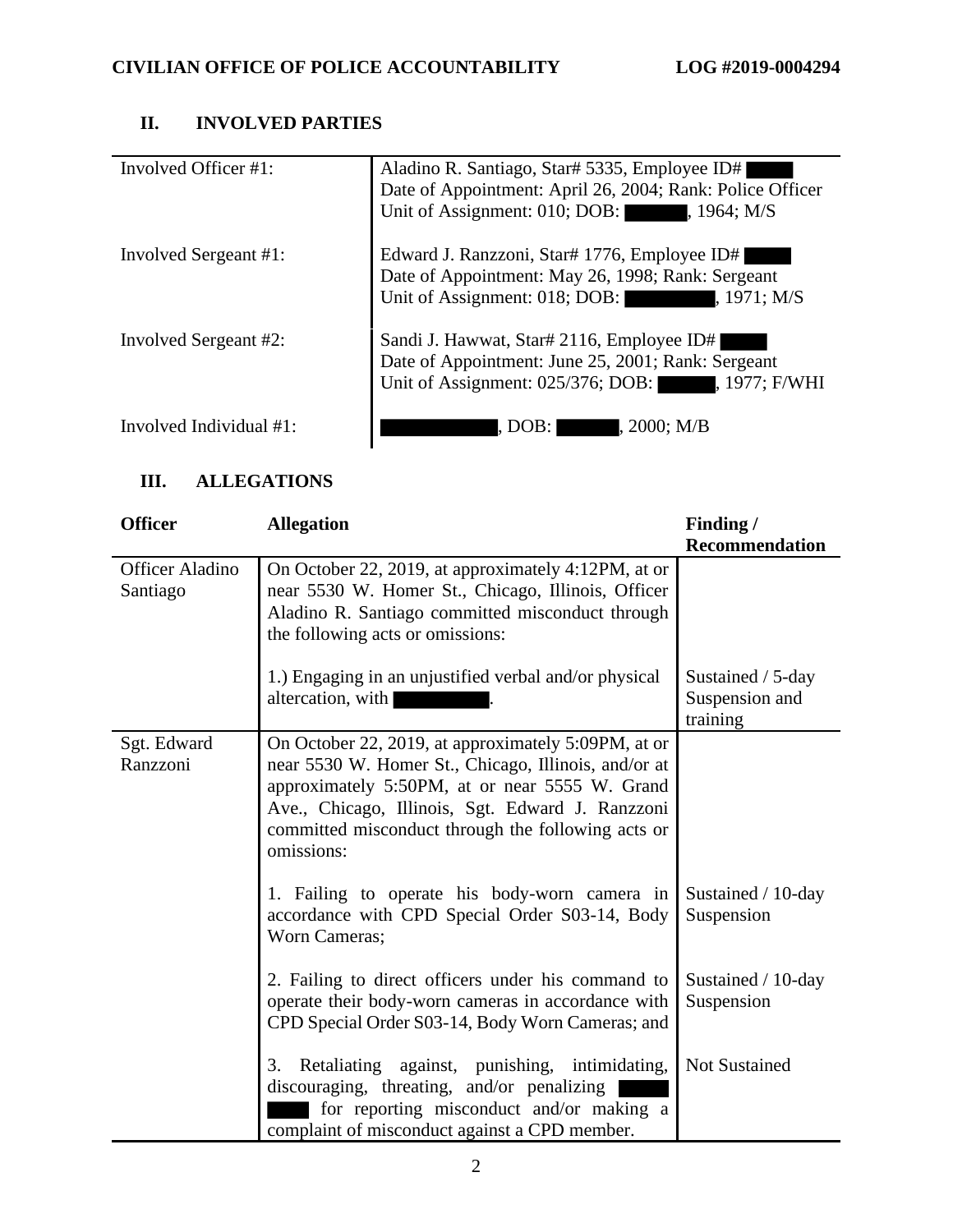| Sgt. Sandi<br>Hawwat | On October 22, 2019, at approximately 5:50PM, at or<br>near 5555 W. Grand Ave., Chicago, Illinois, Sgt.<br>Sandi J. Hawwat committed misconduct through the<br>following acts or omissions: |                      |
|----------------------|---------------------------------------------------------------------------------------------------------------------------------------------------------------------------------------------|----------------------|
|                      | 1. Failing to direct officers under her command to<br>operate their body-worn cameras in accordance with<br>CPD Special Order S03-14, Body Worn Cameras; and                                | <b>Not Sustained</b> |
|                      | Retaliating against, punishing, intimidating,<br>discouraging, threating, and/or penalizing<br>for reporting misconduct and/or making a<br>complaint of misconduct against a CPD member.    | <b>Not Sustained</b> |

## **IV. APPLICABLE RULES AND LAWS**

#### Rules

1. Rule 1, CPD Rules of Conduct (prohibiting the violation of any law or ordinance)

2. Rule 6, CPD Rules of Conduct (prohibiting the disobedience of a directive)

3. Rule 9, CPD Rules of Conduct (prohibiting any unjustified verbal or physical altercation with any person, while on or off duty).

Special Orders

1. Special Order S03-14 *Body Worn Cameras* (effective April 30, 2018)

2. Special Order S03-03-05 *District Station Supervisors* (effective March 3, 2017)

3. Special Order S03-03-06 *District Field Sergeants* (effective March 3, 2017)

City Ordinances

1. Municipal Code of Chicago, §2-78-160.

## **V. INVESTIGATION**

## **A. Interviews**

On October 29, 2019, COPA interviewed the Complainant,  $\blacksquare$  .<sup>1</sup> The following is a nonverbatim material summary of that interview.

 stated that he had been driving northbound on North Central Avenue when he observed a car behind him that was "driving like kind of irregular."<sup>2</sup> He exchanged words with the other

<sup>&</sup>lt;sup>1</sup> Attachment #16 is an audio recording of that interview.

<sup>2</sup> *See id.*, at 2:47 and immediately following.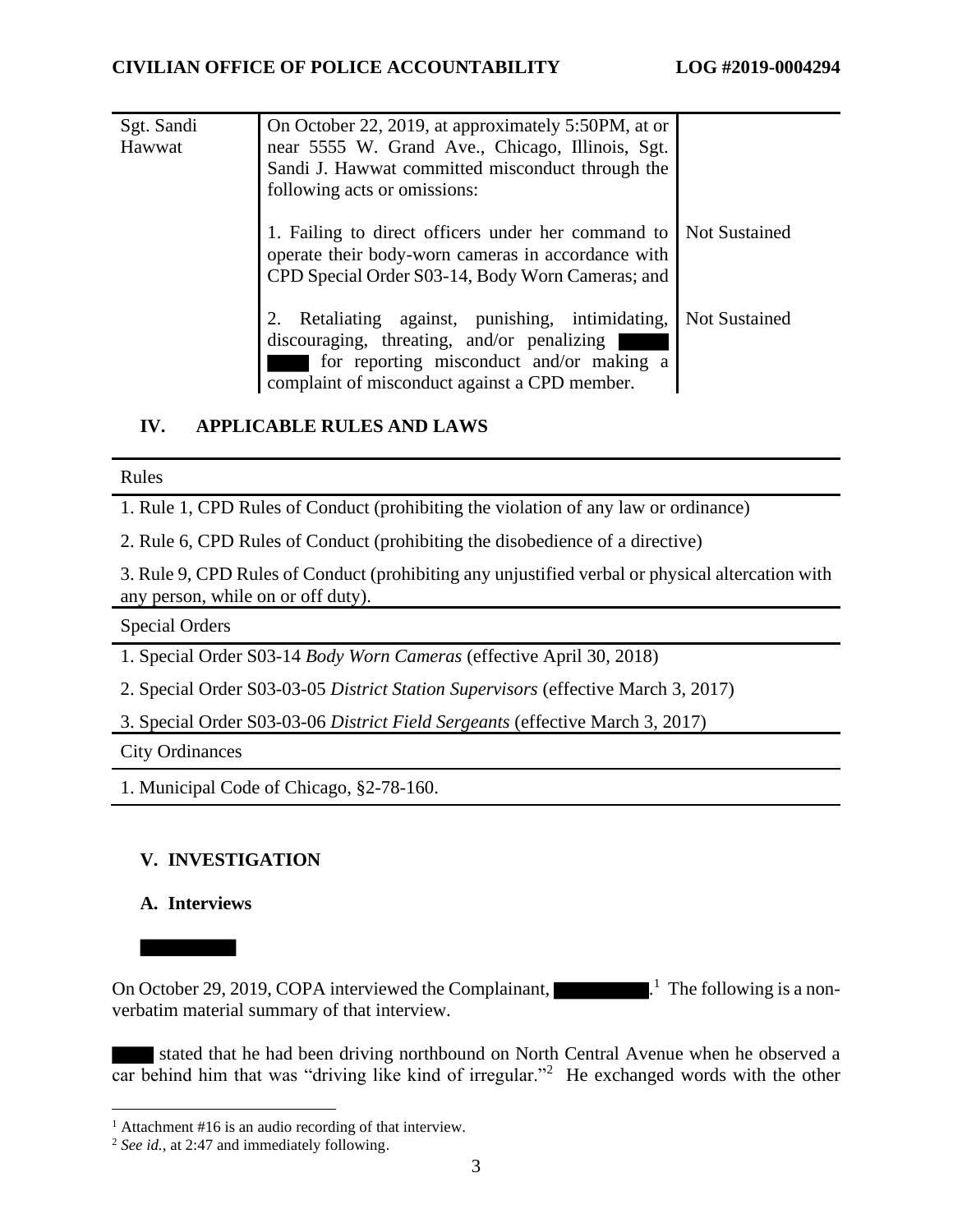### **CIVILIAN OFFICE OF POLICE ACCOUNTABILITY LOG #2019-0004294**

driver (now known to be Officer Santiago) and threw a plastic juice container in the direction of the other driver's car. **Further stated that he (** $\blacksquare$ ) then turned right (eastbound) onto West Homer Street, and that Officer Santiago followed him. **Further stated that he then parked his** car in a lot adjacent to a theater located at 5530 West Homer Street, and that he then got out of his car. According to , Officer Santiago then arrived at the lot, parked, got of his own car, and approached **a** stated that Officer Santiago then pushed in the chest using two hands, saying, among other things, "I'm the police mother  $f[^*]$ cker."<sup>3</sup> According to , Officer Santiago then unholstered a pistol, holding it at his own side, and not pointing it at  $\blacksquare$ . said that they exchanged words and that he (**see )** then got into his own car and drove to the CPD's 025<sup>th</sup> District Station to report the incident.

When he arrived at the  $025<sup>th</sup>$  District, spoke to a female CPD supervisor (now known to be Sgt. Sandi J. Hawwat) to make a complaint about Officer Santiago, CPD officers arrested him as he made his complaint, telling him that he was being charged with assault for having thrown something at Officer Santiago's car.

### *Officer Michael A. Matias*

Officer Michael A. Matias gave a statement to COPA on February 14, 2020.<sup>4</sup> Officer Matias is listed as the reporting officer in the CPD's Original Incident Case Report relating to the events under review.<sup>5</sup> Officer Matias is also listed as an arresting officer in the CPD's Arrest Report relating to the events, along with Officer Angel Ortiz.<sup>6</sup> In material summary, and non-verbatim, Officer Matias then gave the following account:

On the date in question, Officers Matias and Ortiz received an OEMC radio broadcast message directing them to go into the CPD's  $025<sup>th</sup>$  District Station.<sup>7</sup> Upon arriving at the station as directed, the two officers met with Sgt. Edward J. Ranzzoni, who told them that an off-duty police officer had been involved in an incident and that they were going to prepare a report.<sup>8</sup> Officer Matias then understood that he was expected to prepare an original case report,<sup>9</sup> though he didn't learn that he was going to prepare an arrest report until later, after he had spoken with Sgt. Hawwat, who was the desk sergeant.<sup>10</sup> Officers Matias and Ortiz then spoke with the off-duty officer (Santiago), who was with Sgt. Ranzzoni. Officer Santiago reported that he had been driving when he heard a thump, as if something had hit his car. He then followed solution is carried a parking lot to get a photo of his license plate, where got out of his car, argued with him and got close to him.<sup>11</sup> Officer Santiago said that when came up to him, he pushed away.<sup>12</sup> Sgt. Ranzzoni

<sup>3</sup> *See id.*, at 4:08 and immediately following.

<sup>4</sup> Attachments ## 26 and 27 comprise an audio recording of that statement; Attachment #28 is a transcription.

<sup>5</sup> Attachment #9 is an image of that Original Incident Case Report.

<sup>6</sup> Attachment #10 is an image of that Arrest Report.

<sup>7</sup> Attachment #28, p. 6, line 17, through p. 7, line 5. An audio recording of OEMC broadcasts (Attachment #6), an OEMC Event Query Report (Attachment #12), and an Attendance & Assignment Record (Attachment #1) show that at approximately 5:17 p.m., Sgt. Edward Ranzzoni (using call sign 2550) broadcasted a request for a two-officer unit to come into the 025<sup>th</sup> District Station, and that OEMC then assigned that task to Officers Matias and Ortiz, who were using call sign 2513.

<sup>8</sup> Attachment #28, p. 13, line 24, through p. 14, line 5. GPS records (Attachment #54) show that Officers Matias and Ortiz arrived at the 025<sup>th</sup> District Station at approximately 5:23 p.m.

<sup>9</sup> Attachment #28*,* p. 19, lines 3 - 12.

<sup>10</sup> *Id.*, p. 15, lines 15 - 22.

<sup>11</sup> *Id.*, p. 16, line 13, through p. 18, line 10.

<sup>12</sup> *Id.*, p. 39, line 15, through p. 40, line 6.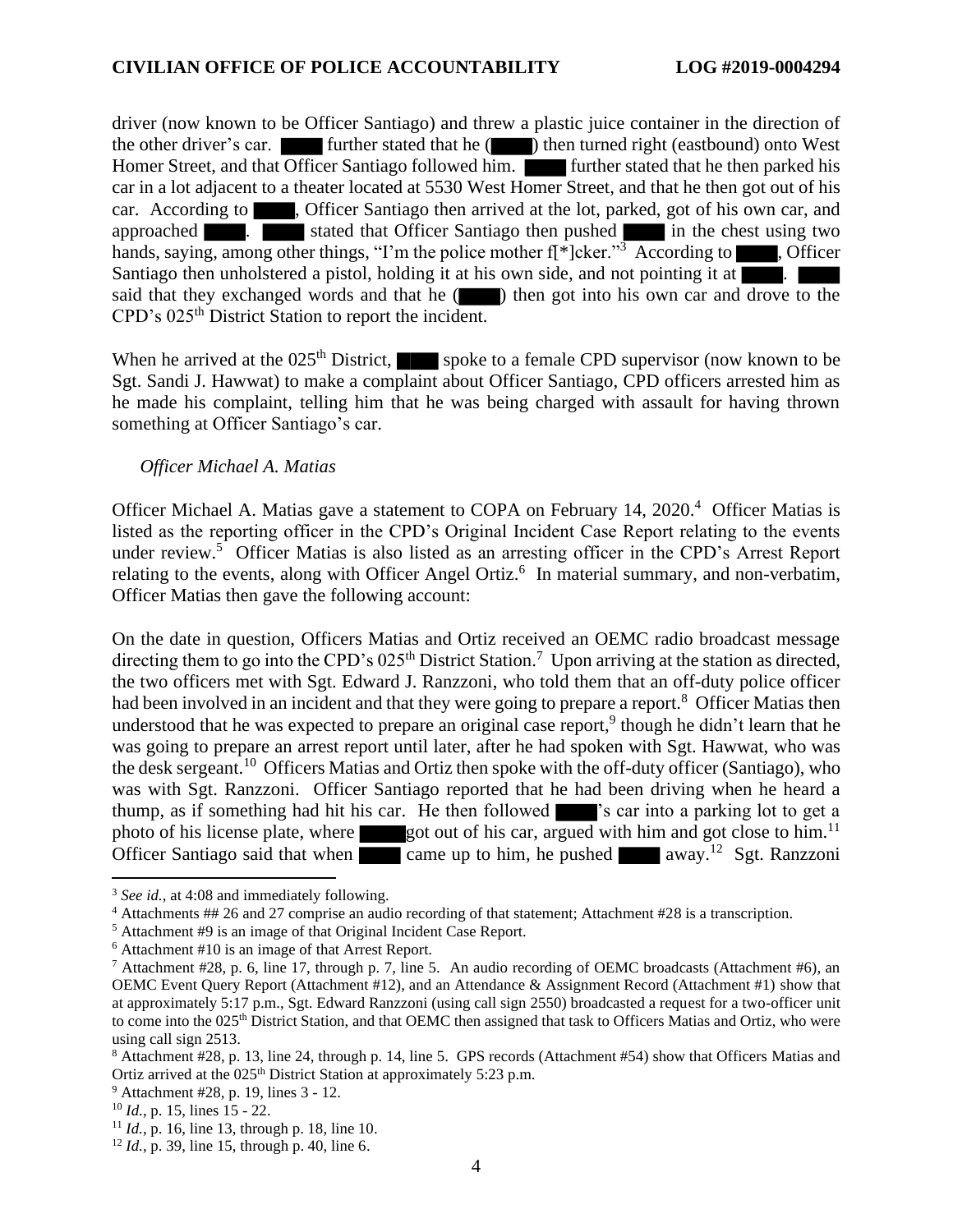pointed out  $\blacksquare$ , who was then meeting with Sgt. Hawwat.<sup>13</sup> Officers Matias and Ortiz then went to speak with  $\Box$ , not knowing that was going to be arrested.<sup>14</sup> The officers did not then speak directly with  $\blacksquare$ <sup>15</sup> Officer Matias heard Sgt. Hawwat say to that was changing his story, and Officer Matias observed Sgt. Hawwat place in handcuffs.<sup>16</sup> It was at that moment that Officer Matias first realized that was going to be arrested.<sup>17</sup> Officer Matias later learned that had come into the station to make a complaint of misconduct against Officer Santiago.<sup>18</sup> Officer Matias did not activate his body-worn camera during the events because he was in a police station and he did not think to turn it on.<sup>19</sup> Officers Matias and Ortiz did not inspect Officer Santiago's car to verify that it had, in fact, been damaged, or to describe any such damage in their reports.<sup>20</sup>

### *Officer Angel Ortiz*

Officer Angel Ortiz also gave a statement to COPA on February 14, 2020.<sup>21</sup> Officer Ortiz then gave an account that was substantially similar to the account that Officer Matias gave to COPA earlier that day.

### *Officer Aladino R. Santiago*

Officer Aladino R. Santiago gave a statement to COPA on June  $18$ ,  $2020$ <sup>22</sup> In material summary, and not verbatim (except where otherwise indicated) Officer Santiago then gave the following account:

While off-duty, Officer Santiago had been driving northbound on North Central Avenue, just north of its intersection with West Wabansia Avenue.<sup>23</sup> Officer Santiago then heard profane screaming coming from another driver, now known to be  $\blacksquare$  .<sup>24</sup> pulled into Officer Santiago's lane and opened his car door, "as if to intimidate" Officer Santiago.<sup>25</sup> Officer Santiago ignored and started to drive away.<sup>26</sup> Officer Santiago then heard a "thump," and he then knew that had thrown something at his car.<sup>27</sup> It sounded to Officer Santiago as if that object was a plastic bottle, but Officer Santiago does not know what the object was.<sup>28</sup> Officer Santiago pulled out his phone to take a photograph of  $\blacksquare$  's license plates to make a report.<sup>29</sup>  $\blacksquare$  then drove northbound and made a right turn on West Homer Street from North Central Avenue.<sup>30</sup> Officer

<sup>18</sup> *Id.*, p. 27, line 16, through p. 28, line 9.

- <sup>25</sup> *Id.*, p. 16, lines 20 22.
- <sup>26</sup> *Id.*, p. 16, lines 22 23.
- <sup>27</sup> *Id.*, p. 16, line 24, through p. 17, line 1.
- <sup>28</sup> *Id.*, p. 26, line 19, through p. 27, line 21.

<sup>13</sup> *Id.*, p. 18, lines 11 - 22.

<sup>14</sup> *Id.*, p. 22, line 9, through p. 23, line 5.

<sup>15</sup> *Id.*, p. 23, line 8.

<sup>16</sup> *Id.*, p. 25, lines 11 - 21.

<sup>17</sup> *Id.*, p. 25, lines 6 - 10.

<sup>19</sup> *Id.*, p. 46, line 19, through p. 47, line 3.

<sup>20</sup> *Id.*, p. 21, line 18, through p. 22, line 8.

<sup>&</sup>lt;sup>21</sup> Attachments  $#$  29 and 30 comprise an audio recording of that statement; Attachment  $#31$  is its transcription.

<sup>&</sup>lt;sup>22</sup> Attachments ## 41 and 42 comprise an audio recording of that statement; Attachment #43 is its transcription.

 $^{23}$  *Id.*, p. 16, lines  $5 - 7$ .

<sup>24</sup> *Id.*, p. 16, lines 9 - 14.

<sup>29</sup> *Id.*, p. 17, lines 2 - 4.

<sup>30</sup> *Id.*, p. 17, lines 6 - 8; p. 19, lines 3 - 11.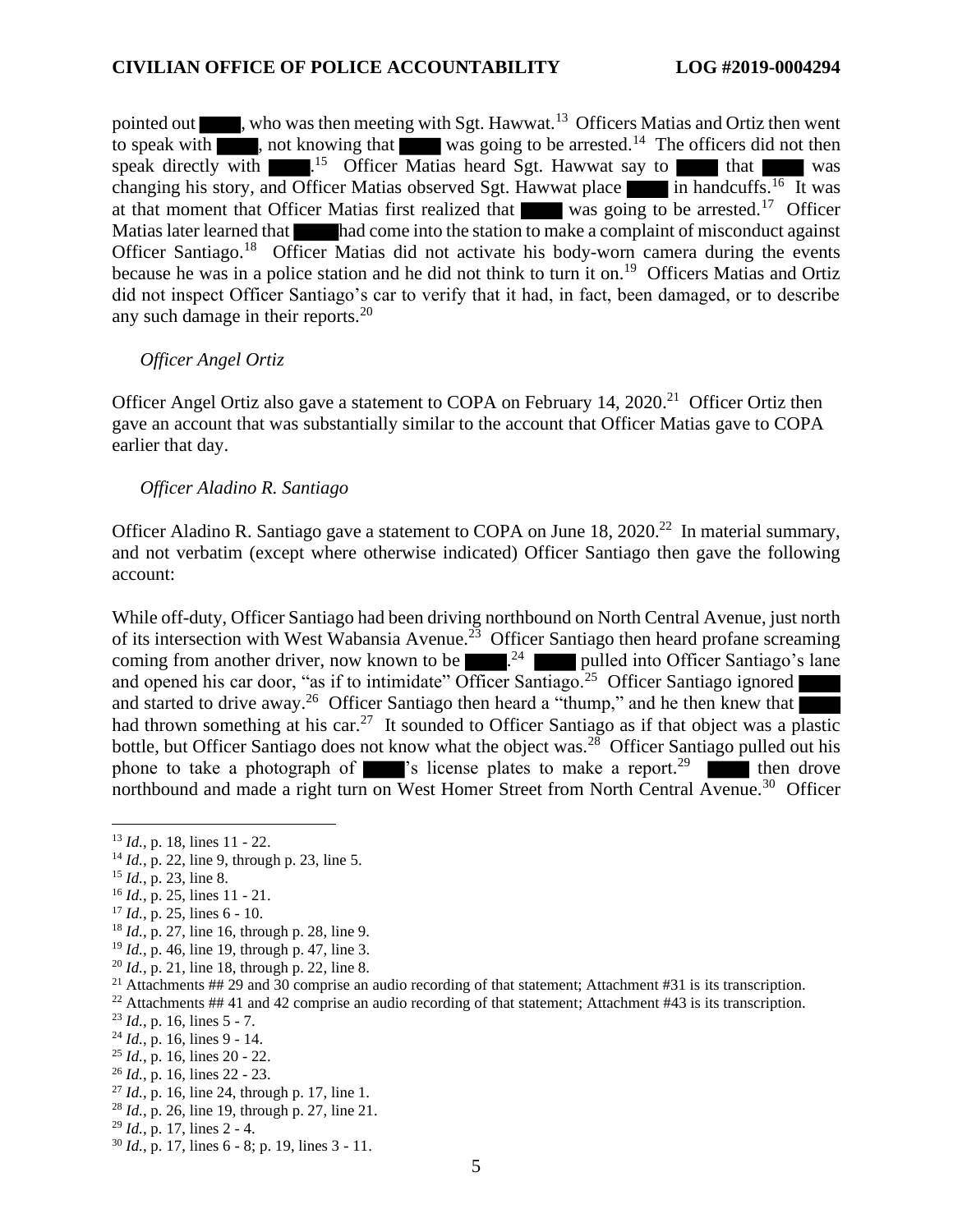Santiago knew where was going, so he followed him.<sup>31</sup> Officer Santiago was then able to see from a distance that had stopped his own car in a parking lot, and that was standing next to his own car.<sup>32</sup>

Officer Santiago stopped his own car in that lot about a car length away from  $\sim$  's car.<sup>33</sup>  $\mathbf{r}$ fists were clenched.<sup>34</sup> Officer Santiago then got out of his car because he was upset and because he wanted to inform that he had committed a crime.<sup>35</sup> Officer Santiago did not plan to make an arrest.<sup>36</sup> Officer Santiago announced his office.<sup>37</sup> came towards Officer Santiago, who said, "I told you I'm the police."<sup>38</sup> Officer Santiago pushed and pushed back.<sup>39</sup> said, "Oh, you're the mother f[\*]cking police."<sup>40</sup> Officer Santiago said, "I told you I was the police. I told you."<sup>41</sup> Officer Santiago and then got back into their cars and they both left the scene, with Officer Santiago headed to the CPD's  $025<sup>th</sup>$  District Station to make a report.<sup>42</sup> Altogether, Officer Santiago and were together in the lot for approximately fifteen to twenty seconds.<sup>43</sup>

Officer Santiago went directly from the lot to the  $025<sup>th</sup>$  District Station, where he waited inside for approximately five to six minutes.<sup>44</sup> Officer Santiago then realized that he did not know the address for the lot where the events he wished to report had transpired, so he returned to that location in order to ascertain its address.<sup>45</sup> Officer Santiago called 911 from that location.<sup>46</sup> While at the lot, Officer Santiago observed that the object thrown by had left a "scuff mark" on his car that Officer Santiago was able to rub off with his hand, but that the object caused no other damage.<sup>47</sup>

COPA directed Officer Santiago's attention to BWC footage showing him at the Homer Street Scene with Officer LaFlamme, Officer Cervone, and Sgt. Ranzzoni. Due to buffering, none of that footage contains an audio component during its first two minutes.<sup>48</sup> COPA then asked Officer

- <sup>37</sup> *Id.*, p. 17, lines 12 13.
- <sup>38</sup> *Id.*, p. 17, lines 13 14.
- <sup>39</sup> *Id.*, p. 17, lines 14 15.
- <sup>40</sup> *Id.*, p. 17, line 16.
- <sup>41</sup> *Id.*, p. 17, lines 17 18.
- <sup>42</sup> *Id.*, p. 17, lines 19 21; p. 25, line 14, through p. 26, line 20.
- <sup>43</sup> *Id.*, p. 25, lines 6 11.
- <sup>44</sup> *Id.*, p. 17, line 22, through p. 18, line 6.
- <sup>45</sup> *Id.*, p. 17, line 22, through p. 18, line 6.

<sup>46</sup> *Id.*, p. 31, lines 9 - 14. An OEMC broadcast (Attachment #3) and an associated Event Query Report (Attachment #2) confirms that such a 911 call was made at approximately 4:36 p.m. on the date in question. According to Event Query Report, the call was made by a person who had identified himself as Officer Santiago, who stated that (1) an unknown male had thrown something at Officer Santiago's car, (2) Officer Santiago chased that person into a theater parking lot, (3) the person fled when Officer Santiago identified himself, and (4) Officer Santiago wanted to make a report.

<sup>47</sup> *See* Attachment #43, p. 22, line 9, through p. 24, line 2.

<sup>48</sup> *Id.*, p. 31, lines 15 - 24. Copies of BWC footage recorded by those CPD members are Attachments ## 4 (Sgt. Ranzzoni), 5 (Officer LaFlamme), and 55 (Officer Cervone). That footage is described in more detail at Section V.B below.

<sup>31</sup> *Id.*, p. 17, lines 7 - 8.

<sup>32</sup> *Id.*, p. 20, lines 2 - 23.

<sup>33</sup> *Id.*, p. 20, line 24, through p. 25, line 9.

<sup>34</sup> *Id.*, p. 17, line 11.

<sup>35</sup> *Id.*, p. 24, line 22, through p. 25, line 3.

<sup>36</sup> *Id.*, p. 25, lines 4 - 5.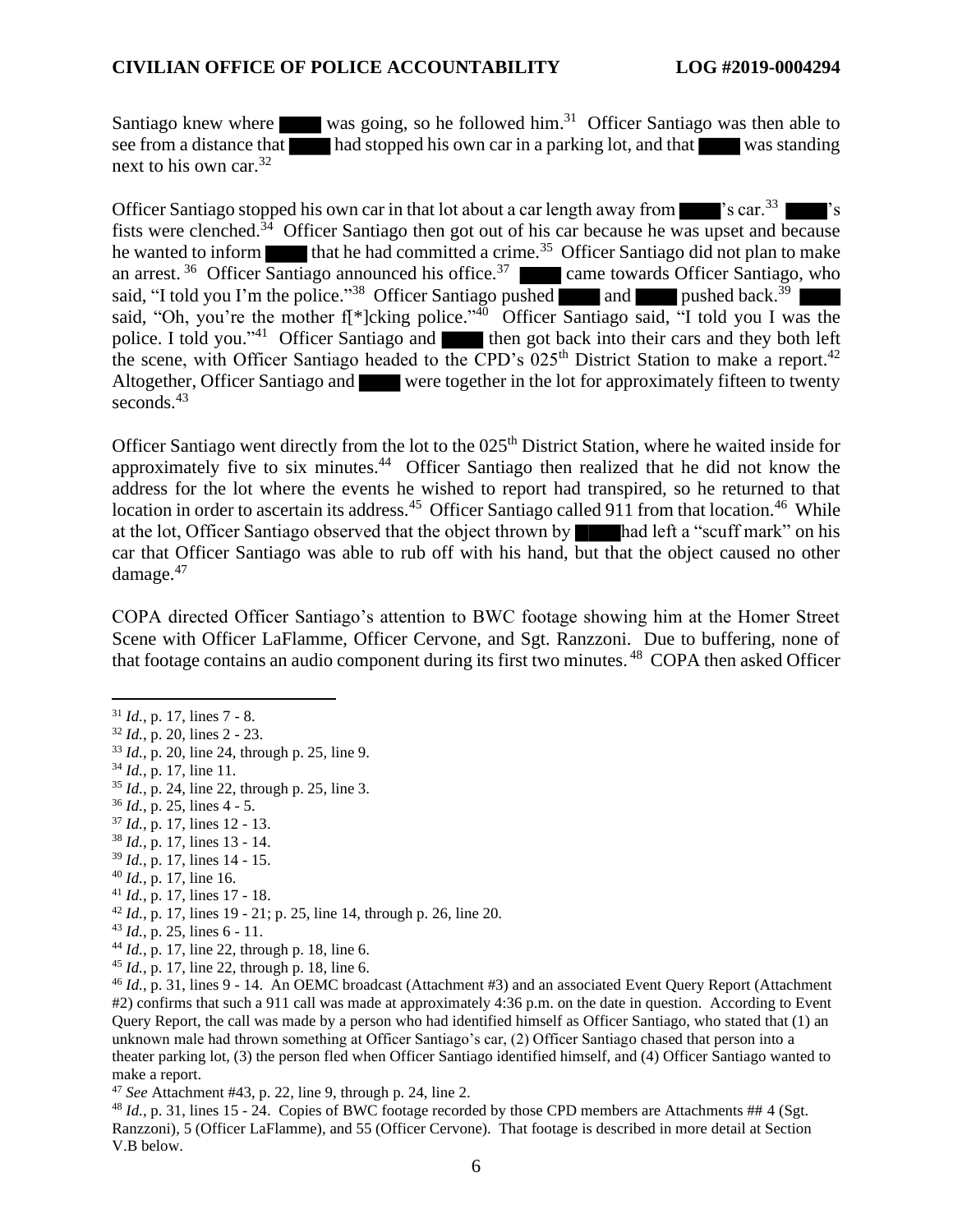#### **CIVILIAN OFFICE OF POLICE ACCOUNTABILITY LOG #2019-0004294**

Santiago if he was able to disclose what was said at the scene during those two minutes.<sup>49</sup> In response, Officer Santiago stated that he could not hear what the other officers said at the scene during that time frame, but that he remembered that they had asked him what had happened, and that he informed them accordingly.<sup>50</sup> There was no conversation at the scene after those cameras were turned off.<sup>51</sup> From there, Officer Santiago returned to the 025th District Station.<sup>52</sup>

Inside the station, Officer Santiago went to a back room with Sgt. Ranzzoni to do paperwork.<sup>53</sup> While there, Officer Santiago spoke with Sgt. Ranzzoni concerning the preparation of a tactical response report,<sup>54</sup> and with Sgt. Hawwat, who informed Officer Santiago that was going to be arrested.<sup>55</sup> Officer Santiago did not request that such an arrest should be made.<sup>56</sup> Officer Santiago does not know who made the decision to arrest  $\sim$   $57$ .

#### *Sgt. Edward J. Ranzzoni*

Sgt. Edward J. Ranzzoni gave a statement to COPA on June 24, 2020.<sup>58</sup> Immediately before commencing that statement, COPA allowed Sgt. Ranzzoni to view body-worn camera footage that he recorded at the 5530 West Homer Street parking lot scene.<sup>59</sup> In material summary, and not verbatim (except where indicated) Sgt. Ranzzoni gave the following account:

Sgt. Ranzzoni relocated from the Homer Street scene to the 025<sup>th</sup> District Station.<sup>60</sup> Sgt. Ranzzoni then met with Officer Santiago behind the district desk.<sup>61</sup> Officer Santiago had already arrived there by the time that Sgt. Ranzzoni arrived.<sup>62</sup> Within a few minutes of Sgt. Ranzzoni's arrival at  $025<sup>th</sup>$  District Station, Officer Santiago pointed to , who was also there, near the district desk.<sup>63</sup> From the station, Sgt. Ranzzoni then made a radio call for a car to come in and make a case report.<sup>64</sup>

<sup>55</sup> *Id.*, p. 33, lines 6 - 21.

<sup>57</sup> *Id.*, p.40, lines 2 - 16.

<sup>63</sup> *Id.*, p. 22, line, through p. 24, line 24.

<sup>49</sup> *See* Attachment #43, p. 32, lines 4 - 6.

<sup>50</sup> *Id.*, p. 32, lines 7 - 13. An Event Query Report (Attachment #2) shows that OEMC initially dispatched CPD Beat 2555 to the Homer Street scene. According to an Attendance and Assignment Record (Attachment #1, at p. 20 thereof), Beat 2555 was then occupied by Officers LaFlamme and Cervone. BWC footage recorded by those officers (Attachments ## 5 and 55) shows that they arrived at the Homer Street scene not later than 5:02 p.m. and that they activated their BWCs at approximately 5:04 p.m. See Attachments ## 5 and 55. Sgt. Ranzzoni's BWC footage relating to the event shows that he arrived at the Homer Street scene at about 5:03 p.m. and that he activated his BWC immediately upon arriving there. See Attachment #4.

<sup>51</sup> *Id.*, p. 32, lines 14 - 18.

<sup>52</sup> *Id.*, p. 32, line 19, through p. 33, line 1.

<sup>53</sup> *Id.*, p. 36, lines 7 - 20.

<sup>54</sup> *Id.*, p. 36, line 21, through p. 37, line 4.

<sup>56</sup> *Id.*, p. 39, line16, through p. 40, line 1.

<sup>&</sup>lt;sup>58</sup> Attachment #47 is an audio recording of that statement; Attachment #48 is its transcription.

<sup>59</sup> Attachment #48, p. 10, lines 12 - 20.

<sup>&</sup>lt;sup>60</sup> *Id.*, p. 22, lines 1 - 5. Sgt. Ranzzoni had been dispatched to the scene in response to Officer Santiago's 911 call. *See* Attachment #2 (an OEMC Event Query Report of that call). GPS records (Attachment #53) show that Sgt. Ranzzoni left the Homer Street scene at approximately 5:09 p.m. and that he arrived at the 025<sup>th</sup> District Station at approximately 5:11 p.m.

<sup>61</sup> *Id.*, p. 23, lines 10 - 18.

<sup>62</sup> *Id.*, p. 23, lines 19 - 21.

<sup>64</sup> *Id.*, p. 25, line 1, through p. 26, line 1. As noted above, an audio recording of OEMC broadcasts (Attachment #6) and an OEMC Event Query Report (Attachment #12) show that Sgt. Ranzzoni made that request at approximately 5:17 p.m.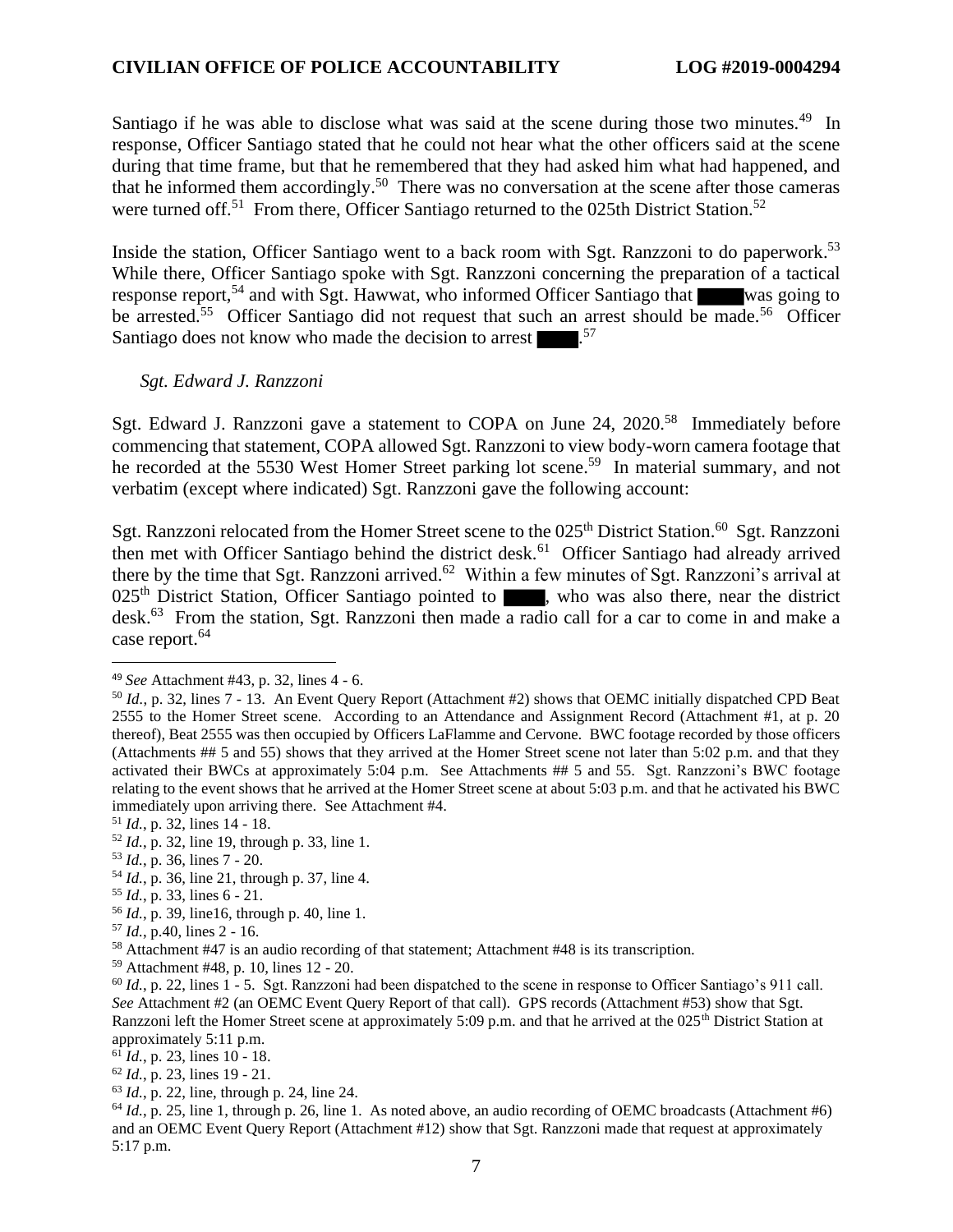Sgt. Ranzzoni then approached the district desk, where Sgt. Hawwat was located.<sup>65</sup> Sgt. Ranzzoni then listened to give his account.<sup>66</sup> Sgt. Ranzzoni asked if he threw something and if Officer Santiago had pointed a gun.<sup>67</sup> Sgt. Hawwat asked the same things.<sup>68</sup> gave inconsistent accounts;<sup>69</sup> he contradicted himself.<sup>70</sup> said that Officer Santiago had pointed a gun, but then he recanted that statement.<sup>71</sup> said that he threw an object, that he had missed, that he was littering.<sup>72</sup>

Sgt. Ranzzoni and Sgt. Hawwat then decided to initiate a complaint against Officer Santiago.<sup>73</sup> Sgt. Ranzzoni decided that there was probable cause to arrest , and he directed the officers who had come into the station (known by COPA to be Matias and Ortiz) to make a report to place under arrest.<sup>74</sup> Sgt. Ranzzoni did not then know if those officers had their body worn cameras activated; he allowed that he probably should have told them to turn on their cameras, but that didn't occur to him at the time.<sup>75</sup> Sgt. Ranzzoni did not activate his own body-worn camera because body-worn cameras are not normally activated within the confines of a police station.<sup>76</sup>

Sgt. Ranzzoni then met with Officers Santiago, Matias, and Ortiz to make sure that they did their paperwork.<sup>77</sup> Officer Santiago told Sgt. Ranzzoni that the object thrown by had caused scratches to his car.<sup>78</sup>

### *Sgt Sandi. J. Hawwat*

Sgt Sandi. J. Hawwat gave a statement to COPA on December 16, 2020.<sup>79</sup> In material summary (non-verbatim except where otherwise indicated), Sgt. Hawwat gave the following account:

Sgt. Hawwat was the 025<sup>th</sup> District Station Supervisor at the time in question.<sup>80</sup> She had not met Officer Santiago previously.<sup>81</sup> While working the desk, she was alerted that wanted to make an allegation of misconduct.<sup>82</sup> Sgt. Hawwat then interviewed at the desk.<sup>83</sup> That interview took "maybe  $30 - 45$  minutes."<sup>84</sup>

- <sup>68</sup> *Id.*, p. 36, lines 18 24.
- <sup>69</sup> *Id.*, p. 37, line 13.
- <sup>70</sup> *Id.*, p. 38, lines 11 22.
- <sup>71</sup> *Id.*, p. 38, line 24, through p. 39, line 8.
- <sup>72</sup> *Id.*, p. 38, line 24, through p. 39, line 8.
- <sup>73</sup> *Id.*, p. 39, lines 11 22.
- <sup>74</sup> *Id.*, p. 41, lines 12- 24.
- <sup>75</sup> *Id.*, p. 44, line 18, through p. 45, line 11.
- <sup>76</sup> *Id.*, p. 40, line 20, through p. 41, line 2.
- <sup>77</sup> *Id.*, p. 44, lines 8 -11.
- <sup>78</sup> *Id.*, p. 48, line 10, through p. 50, line 9.
- <sup>79</sup> Attachments ## 50 and 51 comprise an audio recording of that statement; Attachment #52 is its transcription.
- <sup>80</sup> Attachment #52, p. 14, lines 10 15.
- $81$  *Id.*, p. 15, lines 1 8.
- <sup>82</sup> *Id.*, p. 25, line 19, through p. 26, line 4.
- <sup>83</sup> *Id.*, p. 26, line 5, through p. 27, line 1.
- <sup>84</sup> *Id.*, p. 30, lines 11 14.

<sup>65</sup> Attachment #48, p. 35, lines 6 - 16.

<sup>66</sup> *Id.*, p. 35, lines 17 - 20.

<sup>67</sup> *Id.*, p. 36, lines 11 - 17.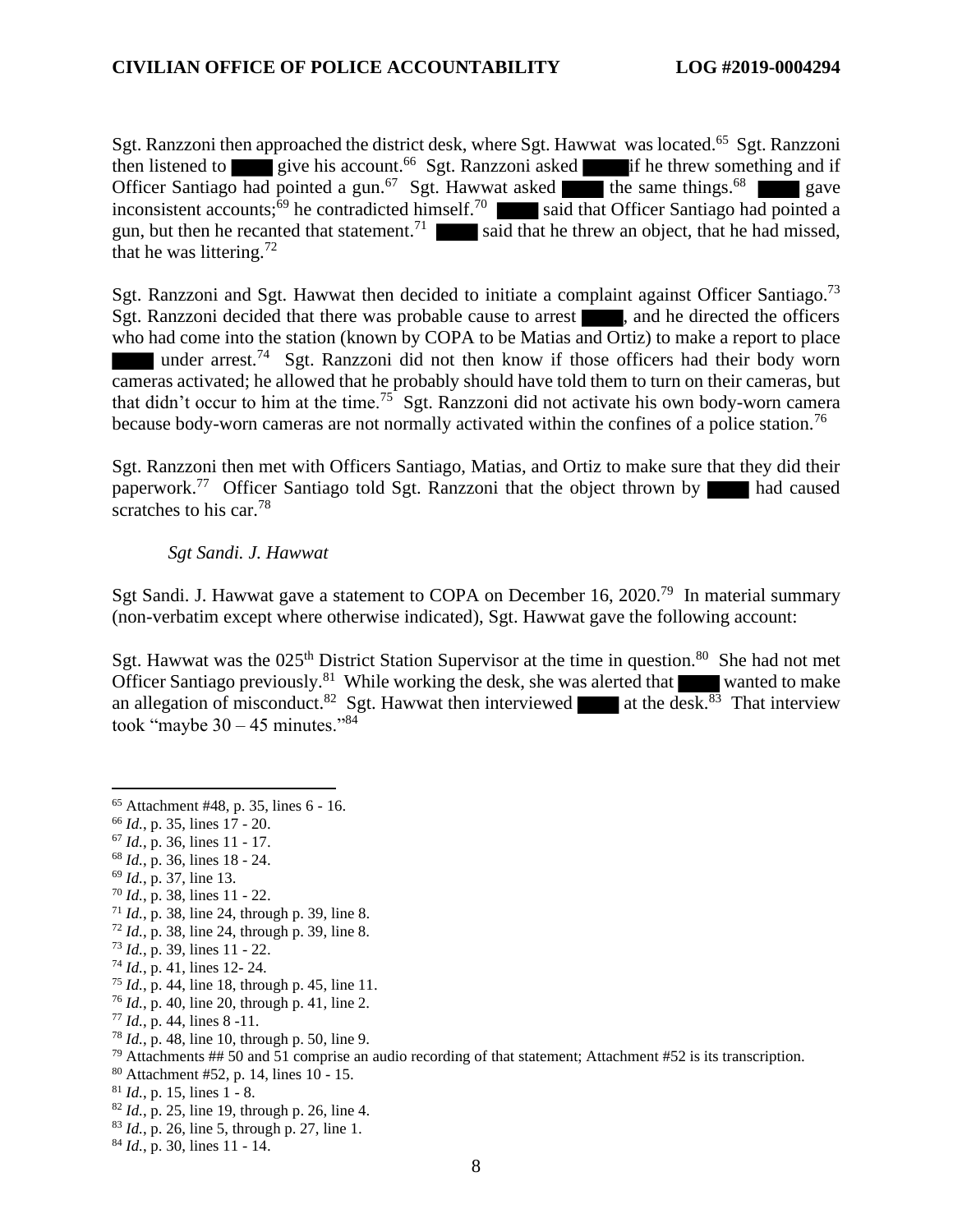Sgt. Hawwat spoke with Officer Santiago after he came to the station, and she recalls that Officer Santiago told her that he had encountered someone at the AMC theater, that he was in fear of assault, that "[t]he guy was coming towards him," and that he threw something at Officer Santiago's vehicle.<sup>85</sup> Sgt. Hawwat does not recall going outside to examine any of the vehicles involved.<sup>86</sup> She conferred with Sgt. Ranzzoni at the desk area, and both of them determined that had committed a crime and that he would be arrested.<sup>87</sup> That arrest decision was mutual.<sup>88</sup> Sgt. Hawwat recalls that Officers Matias and Ortiz were present at time of arrest, but she doesn't

recall who placed handcuffs on  $\sim$  .<sup>89</sup>

When COPA asked Sgt. Hawwat what, if anything, she had to say in response to the accusation that she did not ensure that Officers Matias and Ortiz had activated their body-worn cameras, Sgt. Hawwat said, "Well, if I'm working a desk, basically, I was just focused on the complaint right here and [ $\Box$ ]. And then the people under my command are the desk people and we don't wear the body worn cameras. So Ranzzoni and the other officers who were in the station, since it is a self-directed order, I would -- they are supposed to turn on the body worn cameras."<sup>90</sup> Sgt. Hawwat further said that she "had no knowledge that they were not on according to the order they are supposed to be on. So – but if I had knowledge that they are supposed to be on, of course I would have directed them to be on."<sup>91</sup> Sgt. Hawwat also said that she had no memory concerning whether the officers' cameras were signaling that they were activated. $92$ 

### **B. Digital Evidence**

COPA reviewed BWC footage recorded at the Homer Street incident scene from approximately 5:03 p.m. - 5:09 p.m. on the incident date.<sup>93</sup> In material summary, that footage depicts a conversation that then took place between Sgt. Ranzzoni and Officer Santiago. During that conversation, Officer Santiago informs Sgt. Ranzzoni that he had been driving northbound on North Central Avenue near Wabansia Avenue, when a person (now known to be ) pulled alongside of him and accused Officer Santiago of nearly striking his car. Officer Santiago states that he waved off and continued to drive. Officer Santiago then heard a thump. Officer Santiago then reports that he followed into the Homer Street parking lot in order to take a photograph of  $\blacksquare$  's license plate, chasing him. Officer Santiago says that stopped in the lot and got out of his car. Officer Santiago then stopped his own car about a car length away from and got out of his own car. then came out of the car and came up to Officer Santiago and Officer Santiago pushed him. Officer Santiago identified himself as a police officer. then took a picture of Officer Santiago's car and left the scene. Sgt. Ranzzoni is then heard saying that came at Officer Santiago, who was then in fear of receiving a battery, that then closed the distance, and that was an assailant. Sgt. Ranzzoni then indicated that a TRR needed to be prepared and that an RD needed to be obtained.

<sup>85</sup> *Id.*, p. 15, line 9, through p. 19, line 18.

<sup>86</sup> *Id*, p. 34, lines 10 - 14.

<sup>87</sup> *Id.*, p. 34, line 15, through p. 36, line 15.

<sup>88</sup> *Id.*, p. 39, line 14, through p. 40, line 4.

<sup>89</sup> *Id.*, p. 40, line 5, through p. 41, line 18.

<sup>90</sup> *See id*., p. 43, lines 11 - 23.

<sup>91</sup> *See id*., p. 45, lines 14 - 19.

<sup>92</sup> *See id*., p. 46, lines 7 - 10.

<sup>93</sup> Attachments ##4, 5, and 55 are copies of that footage, recorded by Sgt. Ranzzoni, Officer LaFlamme, and Officer Cervone, respectively.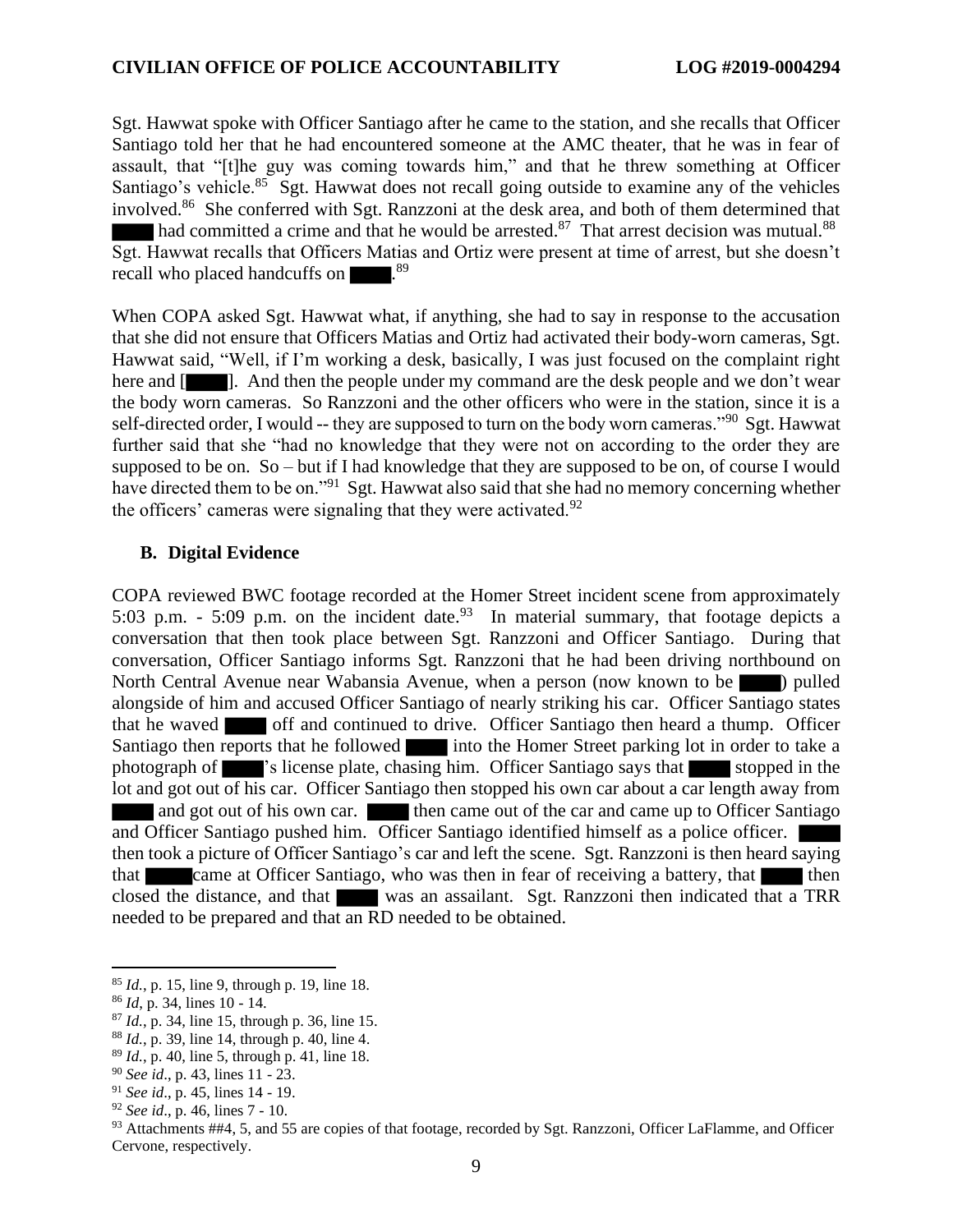COPA reviewed audio recordings of certain OEMC broadcasts made on the incident date.<sup>94</sup> Along with the broadcasts' corresponding event query reports,<sup>95</sup> those recordings show, among other things, that at approximately 4:36 p.m. on October 22, 2019, OEMC's call center received a 911 call from a person who had identified himself as Officer Santiago and who stated (1) that an unknown male had thrown something at Officer Santiago's car, (2) that Officer Santiago had chased that person into a theater parking lot, (3) that the person fled when Officer Santiago identified himself, and (4) that Officer Santiago wanted to make a report. The recordings also show that at approximately 5:17 p.m. that evening, Sgt. Ranzzoni (using call sign 2550) broadcasted a request for a two-officer unit to come into the 025<sup>th</sup> District Station, and that OEMC then assigned that task to Officers Matias and Ortiz, who were using call sign 2513.<sup>96</sup>

On December 3, 2019, COPA investigators interviewed staff of the AMC Galewood Crossings 14 Theater located at 5530 West Homer Street in Chicago and viewed video footage reported to depict the theater's adjacent parking lot at the time of the incident. None of that footage depicted any part of the incident.<sup>97</sup>

## **C. Documentary Evidence**

## *CPD Reports*

Sgt. Hawwat submitted the *Initiation Report* that led to the origination of this investigation.<sup>98</sup> In material summary, that report states that claimed to have been pushed by Officer Santiago in a parking lot adjacent to the AMC Galewood Crossings 14 Theater at 5530 West Homer Street in Chicago. The report further states that was arrested at the 025<sup>th</sup> District Station upon Officer Santiago's signed complaints, and that was charged with assault and criminal damage to property.<sup>99</sup>

Officer Matias prepared the CPD's *Original Case Incident Report* relating to the incident.<sup>100</sup> That report contains a narrative describing an account which Officer Matias ascribed to Officer Santiago, which is substantially similar to the account that Officer Santiago provided in his statement to COPA.

Officer Matias is also listed as the attesting officer in the CPD's *Arrest Report* relating to the incident, $101$  which also contains a narrative substantially similar to the account that Officer Santiago provided in his statement to COPA, and which indicates that was charged with the offenses of assault and criminal damage to property.

Officer Santiago submitted a *Tactical Response Report* in connection with the events under review.<sup>102</sup> In that report, Officer Santiago stated, in material summary, that at 4:12 pm on the

<sup>&</sup>lt;sup>94</sup> Attachments ## 3 and 6 comprise those recordings.

<sup>&</sup>lt;sup>95</sup> Attachments ## 2 and 12 are images of those Event Query Reports.

<sup>96</sup> *See* Attachments ## 2 and 3.

<sup>97</sup> *See* Attachment #22, which is a COPA Investigative Report describing those events.

<sup>98</sup> Attachment #8 is an image of that report.

<sup>99</sup> *See id*.

<sup>100</sup> Attachment #9 is an image of that report.

<sup>&</sup>lt;sup>101</sup> Attachment #10 is an image of that report.

<sup>102</sup> Attachment #11 is an image of that report.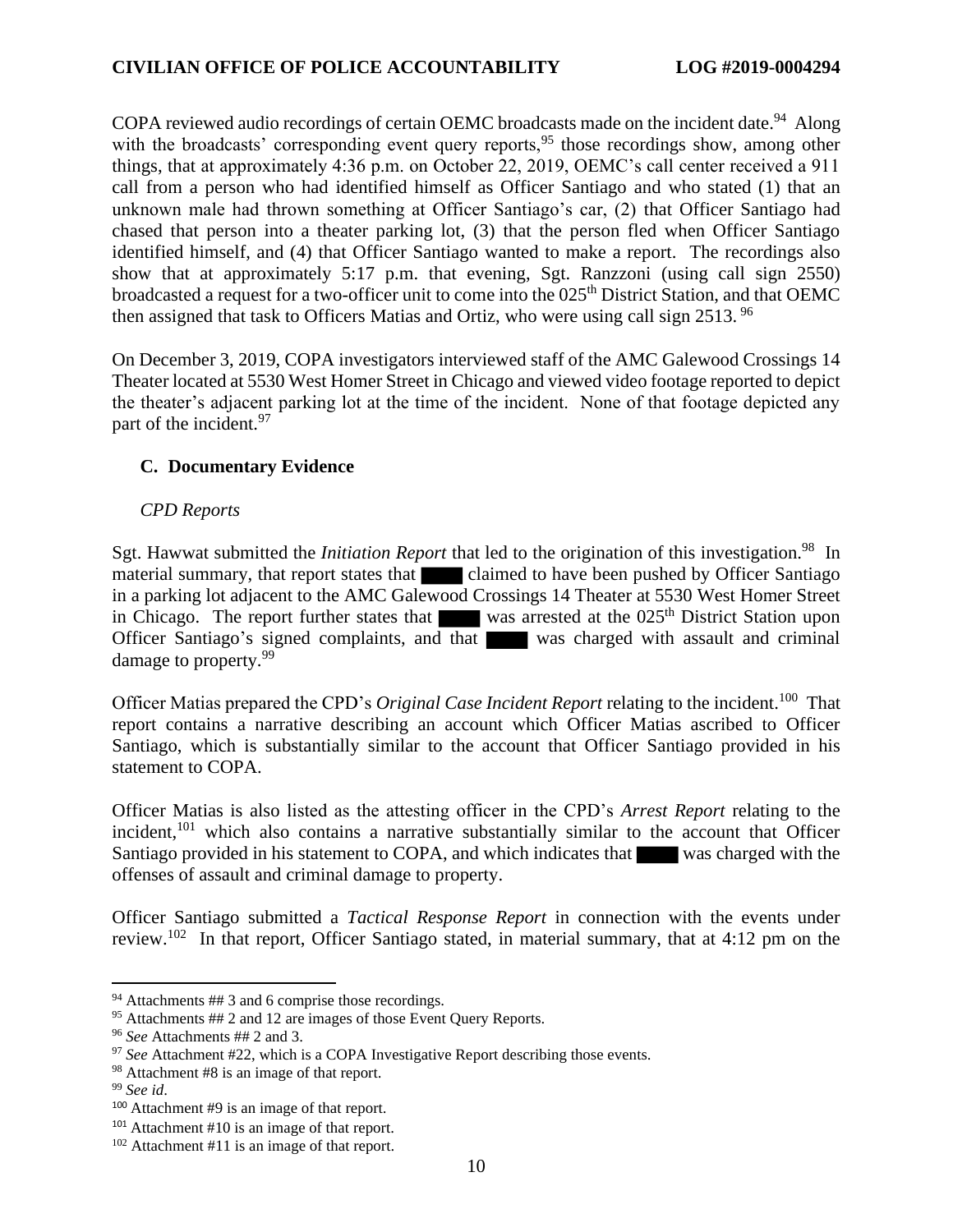incident date he employed an open-handed stun to 's chest area after Officer Santiago perceived taking action "consistent with an assailant –actions [sic] aggressive without weapons ..." According to Officer Santiago's narrative portion of that report, "approached" in-close [sic] proximity and placed [Officer Santiago] in fear of receiving a battery. In response, [Officer Santiago] utilized open-hand stun to chest area. … [Officer Santiago] utilized the following force mitigation: presence, verbal direction, and movement. De-escalation techniques utilized were advise, warn, persuade, and instruction. …"

## **VI. LEGAL STANDARD**

For each Allegation, COPA must make one of the following findings:

(1) Sustained - where it is determined the allegation is supported by a preponderance of the evidence; (2) Not Sustained - where it is determined there is insufficient evidence to prove the allegations by a preponderance of the evidence; (3) Unfounded - where it is determined by clear and convincing evidence that an allegation is false or not factual; or (4) Exonerated - where it is determined by clear and convincing evidence that the conduct described in the allegation occurred, but it is lawful and proper.

A **preponderance of evidence** can be described as evidence indicating that it is **more likely than not** that the conduct reviewed complied with Department policy. *See Avery v. State Farm Mutual Automobile Insurance Co.*, 216 Ill. 2d 100, 191, (2005) (a proposition is proved by a preponderance of the evidence when it has found to be more probably true than not). If the evidence gathered in an investigation establishes that it is more likely that the conduct complied with Department policy than that it did not, even if by a narrow margin, then the preponderance of the evidence standard is met.

**Clear and convincing evidence** is a higher standard than a preponderance of the evidence but lower than the "beyond-a-reasonable doubt" standard required to convict a person of a criminal offense. See *e.g. People v. Coan*, 2016 IL App (2d) 151036 (2016). Clear and convincing can be defined as a "degree of proof, which, considering all the evidence in the case, produces the firm and abiding belief that it is highly probable that the proposition . . . is true." *Id*. at ¶ 28.

## **VII. ANALYSIS**

## **1. The allegation against Officer Santiago**

According to Officer Santiago, (1) he could see , from a distance, standing next to his car in a parking lot, (2) he approached  $\blacksquare$  's car and stopped his car about a car length away, (3) was then standing there with his fists clenched, and (4) Officer Santiago then got out of his own car to engage with  $\blacksquare$ , "because he was upset," but not to make an arrest. According to the officer's account, as well as 's, both a verbal and physical altercation then ensued. Based on Officer Santiago's own account, COPA finds that Officer Santiago's act in getting out of his car to engage and the resulting altercation he had with were both not justified, because Officer Santiago admittedly did not do so for law enforcement purposes. COPA accordingly finds that Officer Santiago's actions violated Rule 9 of the CPD Rules of Conduct, which prohibits unjustified verbal and physical altercations, including those occurring off-duty. The sole allegation against Officer Santiago is therefore **SUSTAINED**.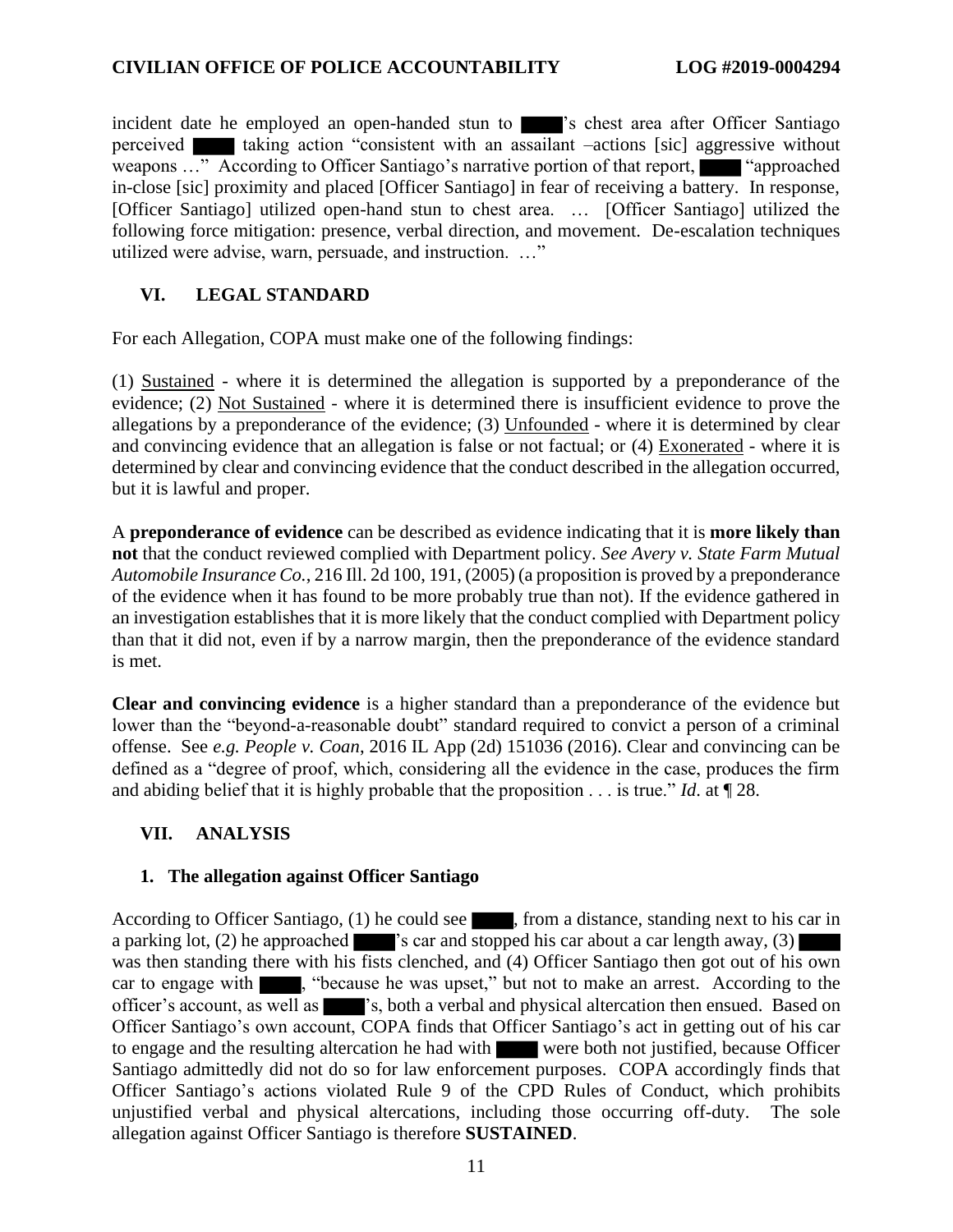### **2. The body-worn camera allegations against Sgts. Ranzzoni and Hawwat**

The CPD's body-worn camera directive required Sgt. Ranzzoni to activate his body-worn camera system to event mode at the beginning of an incident and to record the entirety of that incident for "all law-enforcement-related activities."<sup>103</sup> According to that directive, "law-enforcement-related activities" include, but are not limited to, arrests, "statements made by individuals in the course of an investigation," and "any other instance when enforcing the law."<sup>104</sup> Sgt. Ranzzoni was therefore required by the directive to activate his body-worn camera system to event mode at the 025<sup>th</sup> District Station when he began to participate in a conversation with and Sgt. Hawwat, as that conversation included statements made by in the course of an investigation. The directive also requires CPD supervisors assigned to oversee officers using BWCs to ensure that other CPD members are utilizing their own BWC systems as required.<sup>105</sup> Sgt. Ranzzoni, a field sergeant, was therefore required to direct Officers Matias and Ortiz to activate their systems to record arrest.<sup>106</sup> Sgt. Ranzzoni acknowledged this responsibility during his statement, stating that he probably should have directed Officers Matias and Ortiz to activate their cameras. <sup>107</sup> For the above reasons, COPA finds that Sgt. Ranzzoni's omissions constituted violations of Rule 6 of the CPD Rules of Conduct, which prohibits the disobedience of any CPD directive. Allegations #1 and #2 against Sgt. Ranzzoni are accordingly **SUSTAINED**. Sgt. Hawwat, on the other hand, worked inside the 025<sup>th</sup> District Station and was overseeing officers who do not utilize body-worn cameras. While she was a superior member to Officers Matias and Ortiz, she was not their immediate supervisor. COPA finds in this instance that the evidence is insufficient to sustain the allegation against her. As such, Allegation #1 against her is **NOT SUSTAINED**.

### **3. The remaining allegations against Sgts. Ranzzoni and Hawwat**.

There is insufficient evidence to prove the allegations by a preponderance of the evidence.

 has not presented COPA with any direct evidence (such as a statement or a threat) indicating that Sgt. Ranzzoni or Sgt. Hawwat retaliated against him for reporting misconduct or showing that either took action to punish, intimidate, threaten, or penalize him for doing so.<sup>108</sup> Nor has COPA uncovered any such direct evidence or any other evidence suggesting that the sergeants' stated reasons for arresting were pretextual. may well surmise that Sgts. Ranzzoni and

<sup>103</sup> *See* Special Order S03-14 *Body Worn Cameras* (effective date: April 30, 2018), Section III.A.2. <sup>104</sup> *See id.*

<sup>&</sup>lt;sup>105</sup> *See id.*, Section VI.A.1.a. A separate directive requires district station supervisors to "monitor behavior and performance of subordinates and their adherence to Department policies and procedures and take appropriate action when deficiencies in performance, uniform, and/or equipment are observed." This subsection notes that the supervisor will "report any findings and deficiencies to the watch operations lieutenant." *See* Special Order S03-03- 05 *District Station Supervisors* (effective date: March 3, 2017), Section II.U.

<sup>106</sup> *See* Special Order S03-03-06(III)(F) and (G), which requires District Field Sergeants to both utilize an assigned body-worn camera and ensure that subordinates are properly using their body-worn cameras.

<sup>&</sup>lt;sup>107</sup> COPA credits Sgt. Ranzzoni for acknowledging, during his statement, that he probably should have directed Officers Matias and Ortiz to activate their body-worn camera systems. The operative directive does not prohibit BWC activation within a district station, and COPA finds that nothing within the directive can be fairly or reasonably understood to suggest that arrests made within a district station are not to be recorded. By contrast, the directive does list certain other places where BWC-recording should not ordinarily occur; among those are hospitals, private residences, and courtrooms. *See id.*, Section IV.

<sup>&</sup>lt;sup>108</sup> Such conduct is prohibited by Section 2-78-160 of the Municipal Code of Chicago. Accordingly, such conduct is also prohibited by Rule 1 of the CPD Rules of Conduct, which mandates compliance with all laws.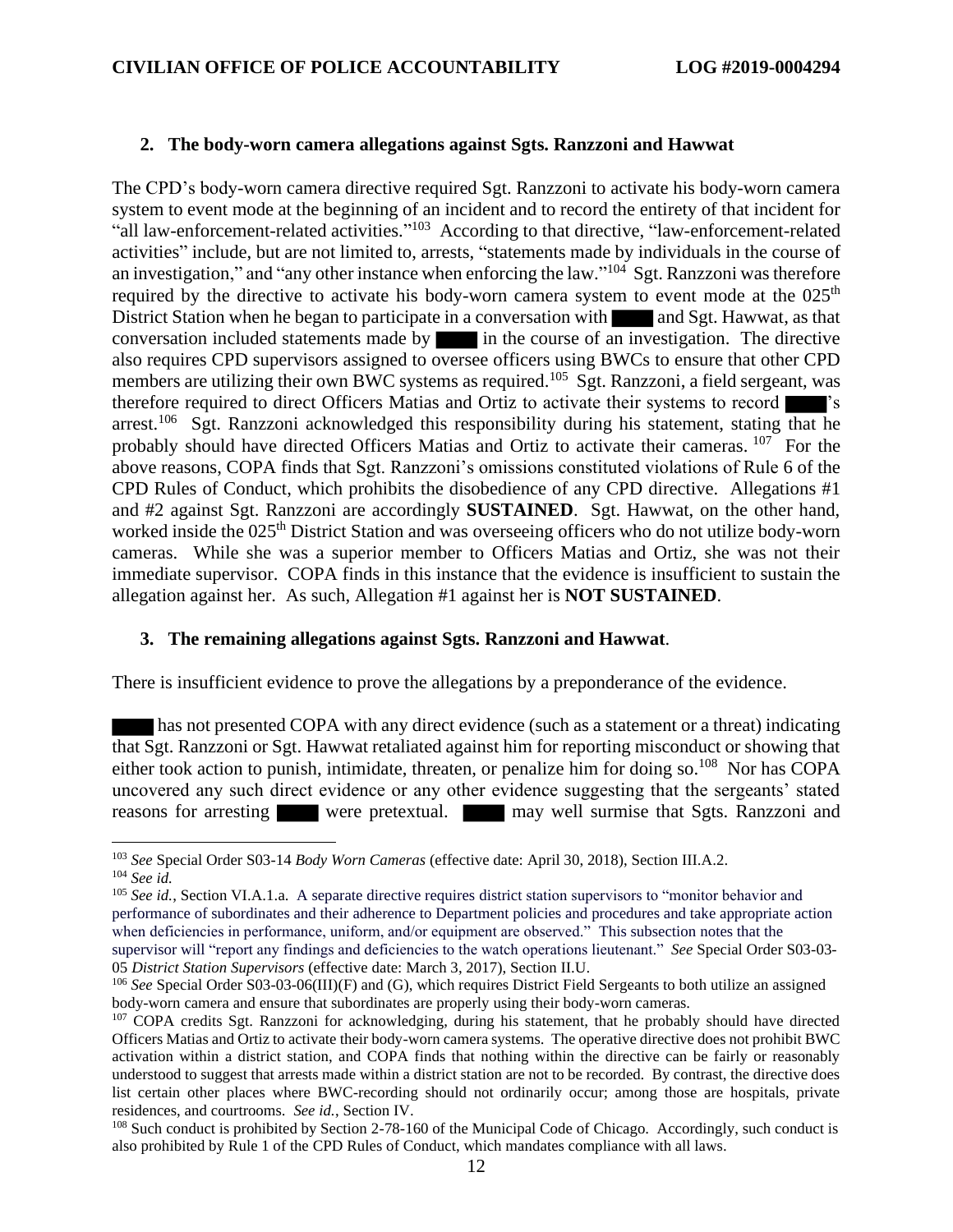Hawwat would not have directed his arrest but for the fact that the person he complained of was a Chicago Police Officer. Indeed, COPA's investigation of the events giving rise to complaints certainly raises suspicion and doubt concerning whether Sgts. Ranzzoni and Hawwat truly had probable cause to direct  $\blacksquare$  's arrest, whether for the offense of assault<sup>109</sup> or for the offense of damaging property.<sup>110</sup> COPA's investigation shows that Officer Santiago never claimed that threw or attempting a punch. Instead, Officer Santiago claimed throughout simply that had approached him. In his statement to COPA, Officer Santiago denied that his car was permanently damaged as a result of  $\blacksquare$  's conduct. That denial raises doubt concerning the truth of Sgt. Ranzzoni's claim, made during his own statement to COPA, that Officer Santiago had informed him that the object thrown by Allen had caused scratches to his car. However, suspicion and doubt are not evidence. Allegation #3 against Sgt. Ranzzoni and Allegation #2 against Sgt. Hawwat must accordingly be **NOT SUSTAINED**.

### **VIII. RECOMMENDED DISCIPLINE FOR SUSTAINED ALLEGATIONS**

### **a. Officer Santiago**

### **i. Complimentary and Disciplinary History**

Officer Santiago has been a member of the Chicago Police Department since April 26, 2004. Since that time, he has received Two Department Commendation; 19 Honorable Mentions; Seven Complimentary Letters; Three Crime Reduction Awards and Ribbons (2004, 2009 and 2019); One NATO Summit Service Award; One Presidential Election Deployment Award; and 6 Emblem of Recognition – Physical Fitness. Officer Santiago does not have any history of sustained complaints or SPARs.

#### **ii. Recommended Penalty**

COPA recommends that Officer Santiago receive a 5-day Suspension and training in Anger Management. COPA has considered his complimentary and lack of disciplinary history in mitigation. COPA has also taken into account this incident involved some provocation on the part of Mr.  $\blacksquare$ , although not rising to the level of justifying Officer Santiago's actions. Officer Santiago acknowledged that he was upset at the time he acted and could benefit from anger management training. For the foregoing reasons, COPA recommends a 5-day Suspension and training.

#### **b. Sergeant Ranzzoni**

### **i. Complimentary and Disciplinary History**

Sergeant Ranzzoni has been a member of the Chicago Police Department since May 25, 1998. Since that time, he has received One Life Saving Award; 13 Honorable Mentions; Seven Complimentary Letters; Three Crime Reduction Awards and Ribbons (2004, 2009 and 2019); One NATO Summit Service Award; One Presidential Election Deployment Award; and 15

<sup>&</sup>lt;sup>109</sup> "A person commits an assault when, without lawful authority, he or she knowingly engages in conduct which places another in reasonable apprehension of receiving a battery." 720 ILCS 5/12-1(a).

<sup>&</sup>lt;sup>110</sup> "A person commits criminal damage to property when he or she ... knowingly damages any property of another". 720 ILCS 5/21-1(a)(1).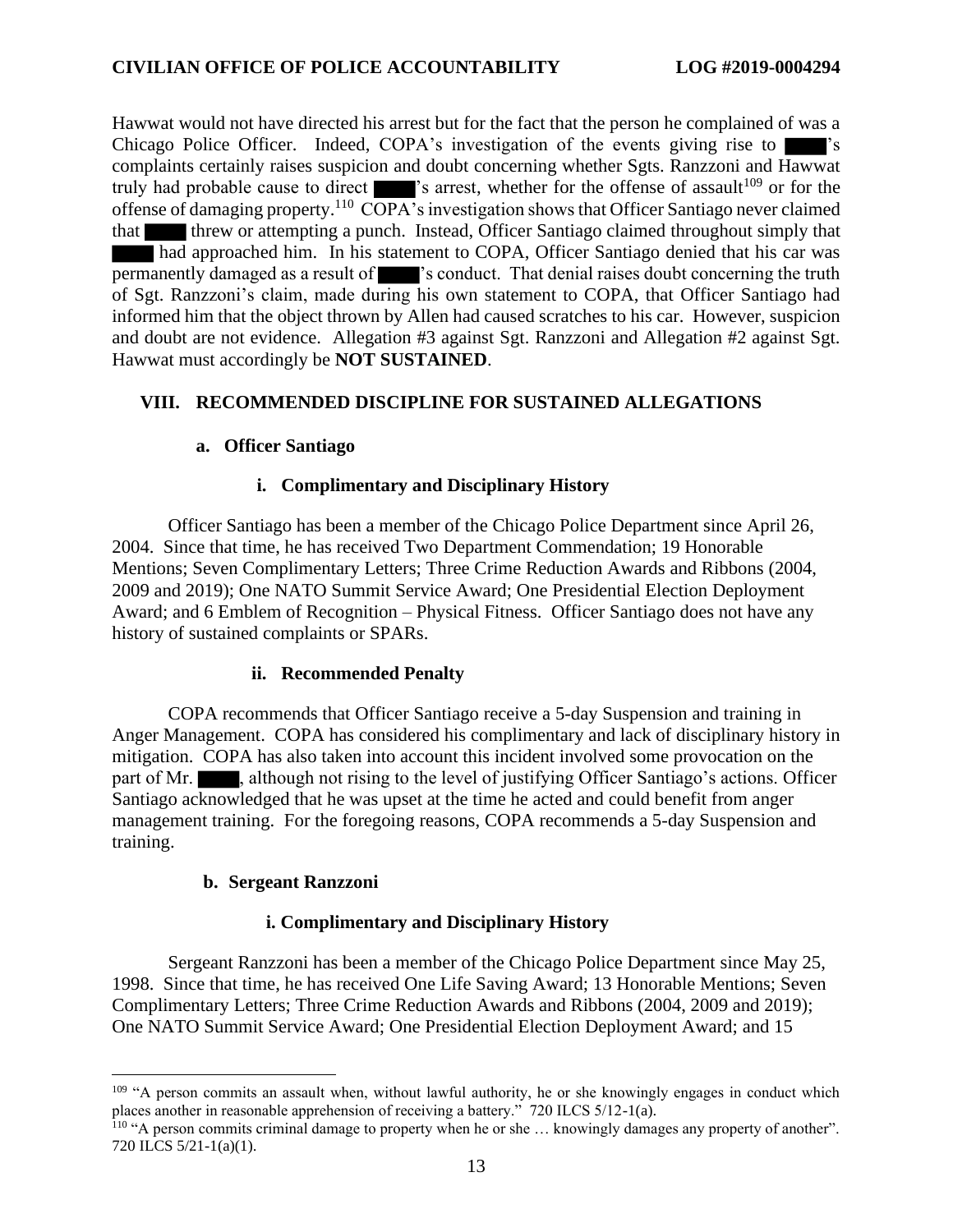Emblem of Recognition – Physical Fitness. Sergeant Ranzzoni does not have any history of sustained complaints or SPARs.

### **ii. Recommended Penalty**

COPA recommends that Sergeant Ranzzoni receive a 10-day Suspension. COPA has considered his complimentary history and lack disciplinary history in mitigation. COPA also has considered his supervisory rank, and the need for him to lead by example. For the foregoing reasons, COPA recommends a 10-day Suspension.

## **IX. CONCLUSION**

Based on the analysis set forth above, COPA makes the following findings:

| <b>Officer</b>                     | <b>Allegation</b>                                                                                                                                                                                                                                                                     | Finding /                                       |
|------------------------------------|---------------------------------------------------------------------------------------------------------------------------------------------------------------------------------------------------------------------------------------------------------------------------------------|-------------------------------------------------|
|                                    |                                                                                                                                                                                                                                                                                       | <b>Recommendation</b>                           |
| <b>Officer Aladino</b><br>Santiago | On October 22, 2019, at approximately 4:12PM, at or<br>near 5530 W. Homer St., Chicago, Illinois, Officer<br>Aladino R. Santiago committed misconduct through<br>the following acts or omissions:                                                                                     |                                                 |
|                                    | 1.) Engaging in an unjustified verbal and/or physical<br>altercation with                                                                                                                                                                                                             | Sustained / 5-day<br>Suspension and<br>training |
| Sgt. Edward<br>Ranzzoni            | On October 22, 2019, at approximately 5:09PM, at or<br>near 5530 W. Homer St., Chicago, Illinois, and/or at<br>approximately 5:50PM, at or near 5555 W. Grand<br>Ave., Chicago, Illinois, Sgt. Edward J. Ranzzoni<br>committed misconduct through the following acts or<br>omissions: |                                                 |
|                                    | 1. Failing to operate his body-worn camera in<br>accordance with CPD Special Order S03-14, Body<br>Worn Cameras;                                                                                                                                                                      | Sustained / 10-day<br>Suspension                |
|                                    | 2. Failing to direct officers under his command to<br>operate their body-worn cameras in accordance with<br>CPD Special Order S03-14, Body Worn Cameras; and                                                                                                                          | Sustained / 10-day<br>Suspension                |
|                                    | Retaliating against, punishing, intimidating,<br>3.<br>discouraging, threating, and/or penalizing<br>for reporting misconduct against a CPD<br>member.                                                                                                                                | <b>Not Sustained</b>                            |
| Sgt. Sandi<br>Hawwat               | On October 22, 2019, at approximately 5:50PM, at or<br>near 5555 W. Grand Ave., Chicago, Illinois, Sgt.<br>Sandi J. Hawwat committed misconduct through the<br>following acts or omissions:                                                                                           |                                                 |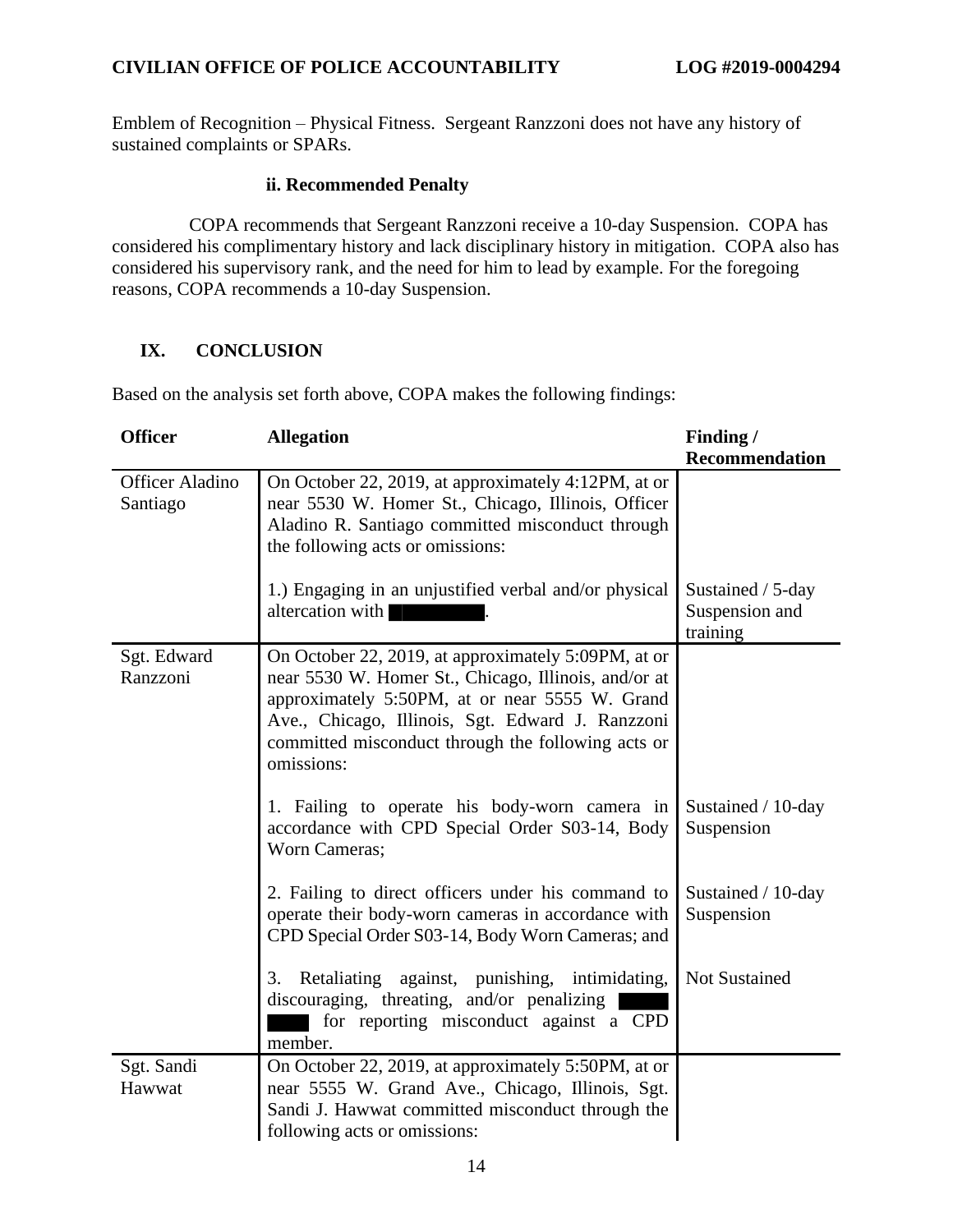| 1. Failing to direct officers under her command to Not Sustained |                      |
|------------------------------------------------------------------|----------------------|
| operate their body-worn cameras in accordance with               |                      |
| CPD Special Order S03-14, Body Worn Cameras;                     |                      |
| and/or                                                           |                      |
|                                                                  |                      |
| 2. Retaliating against, punishing, intimidating,                 | <b>Not Sustained</b> |
| discouraging, threating, and/or penalizing                       |                      |
| for reporting misconduct and/or making a                         |                      |
| complaint of misconduct against a CPD member.                    |                      |
|                                                                  |                      |

Approved:



4-22-2021

Angela Hearts-Glass *Deputy Chief Investigator* Date